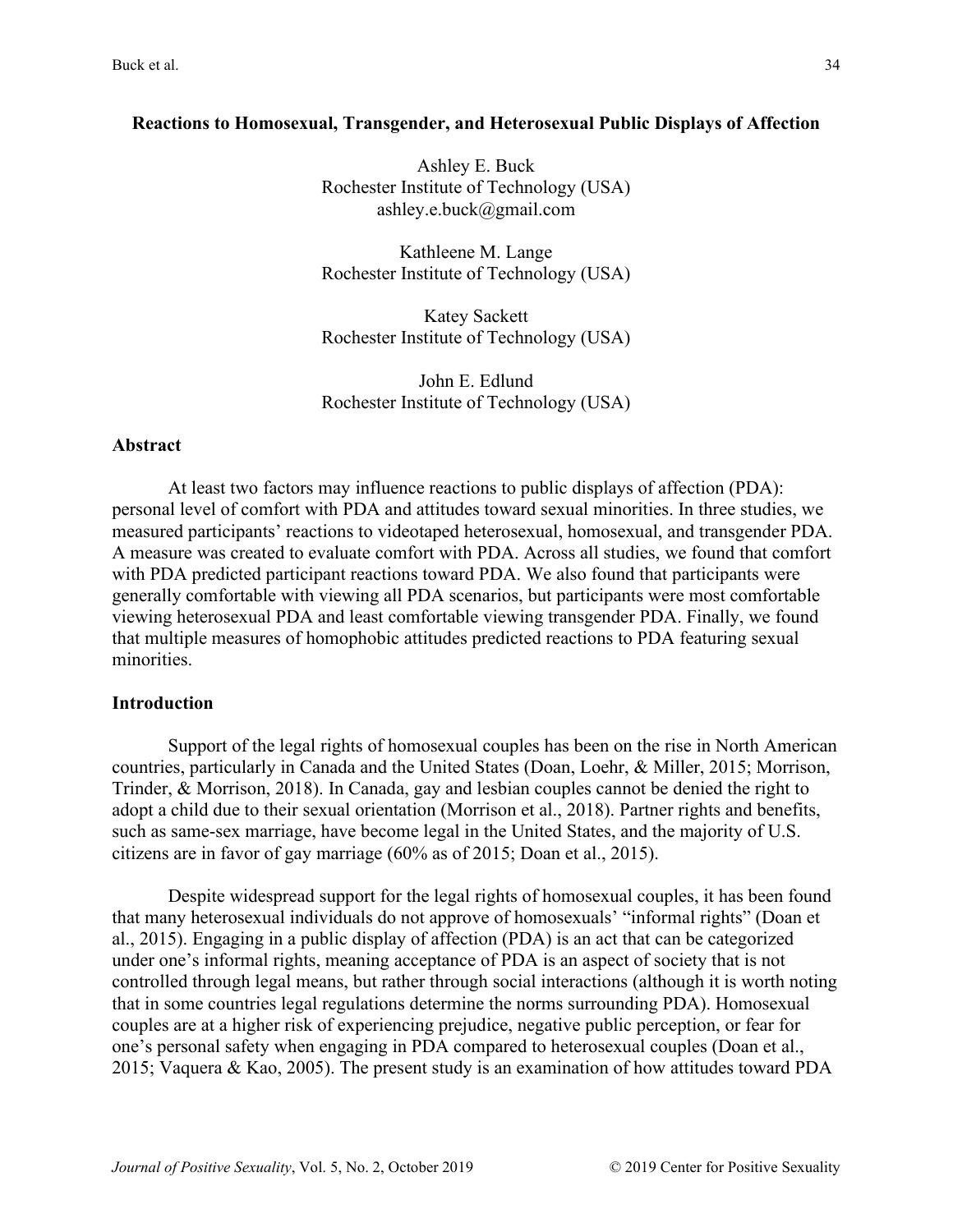and attitudes toward individuals of differing sexual orientations influence reactions to viewing PDA.

PDA, using physical affection, such as kissing or hugging, are methods employed in a public space to confirm and maintain relationships (e.g., Doan et al., 2015; Kent & El-Alayli, 2011). Physical affection has been defined as, "any touch intended to arouse feelings of love in the giver and/or the recipient" (Kent & El-Alavli, 2011, p. 150). Seven types of physical affection have been identified, including: "backrubs and massages, caressing and stroking, cuddling and holding, holding hands, hugging, kissing on the lips, and kissing on the face (not lips)" (Kent & El-Alavli, 2011, p. 150). Public displays of affection are considered to be important traits of a satisfying relationship, which is why it is important to consider how homosexual and transgender PDA is perceived by and affected by others (Mohr, Selterman, & Fassinger, 2013).

Public spaces are defined by the rules people follow in the space. If the normal routine of the space is to display affection, people will more readily accept PDA from any gender in that area (Hubbard, 2001). Although societies are not monolithic, a general culture can drastically change what is considered publicly acceptable. People feel more comfortable expressing PDA in countries where friendships and displays of thanks are expressed through PDA, such as in the United Kingdom, while other countries have more conservative attitudes (Anderson, Adams, & Rivers, 2010; Soysal, 2010).

Kisses are common in the public sphere within the United States, which is regarded to be in the middle range of acceptability of public displays of affection (Fox, 1999). Within the United States, attitudes toward the acceptability of PDA vary greatly. Many individuals in the United States condone heterosexual couples holding hands or kissing but discourage making out or sexually touching. In contrast, there are some people who believe all public displays of affection are inappropriate. Anecdotes often emerge demonstrating how small public displays of affection can garner negative reactions. For example, in 2007, a female middle school student in Illinois was given two days of detention for hugging a female friend (Gray, 2007).

Heterosexual couples often engage in small public acts of love in everyday life, but it is less common to see homosexual couples showcase affection through PDA (Hubbard, 2001; Mohr et al., 2013). Homosexual couples have reported that they wish to engage in displays of affection more often, but the couples feel judged when displaying their affection (Lemar & Kite, 1998). In gay couples specifically, relationships that include showing affection are reported to be significantly more satisfying and likely to last compared to gay couples in relationships who do not showcase their affection (Lemar & Kite, 1998).

A prevalent misbelief in the United States is that negative views of homosexuality are tied to age, with the younger generations holding more accepting views than older groups. Olson and DeSouza (2017) found that religiosity and identifying as a political conservative remain the strongest influence on feelings toward sexual minorities, as opposed to age. Many religions condemn same-sex pairings, which influences the attitudes of a religion's followers (Hubbard, 2001). In highly religious countries, attitudes toward same-sex pairings are negative, and laws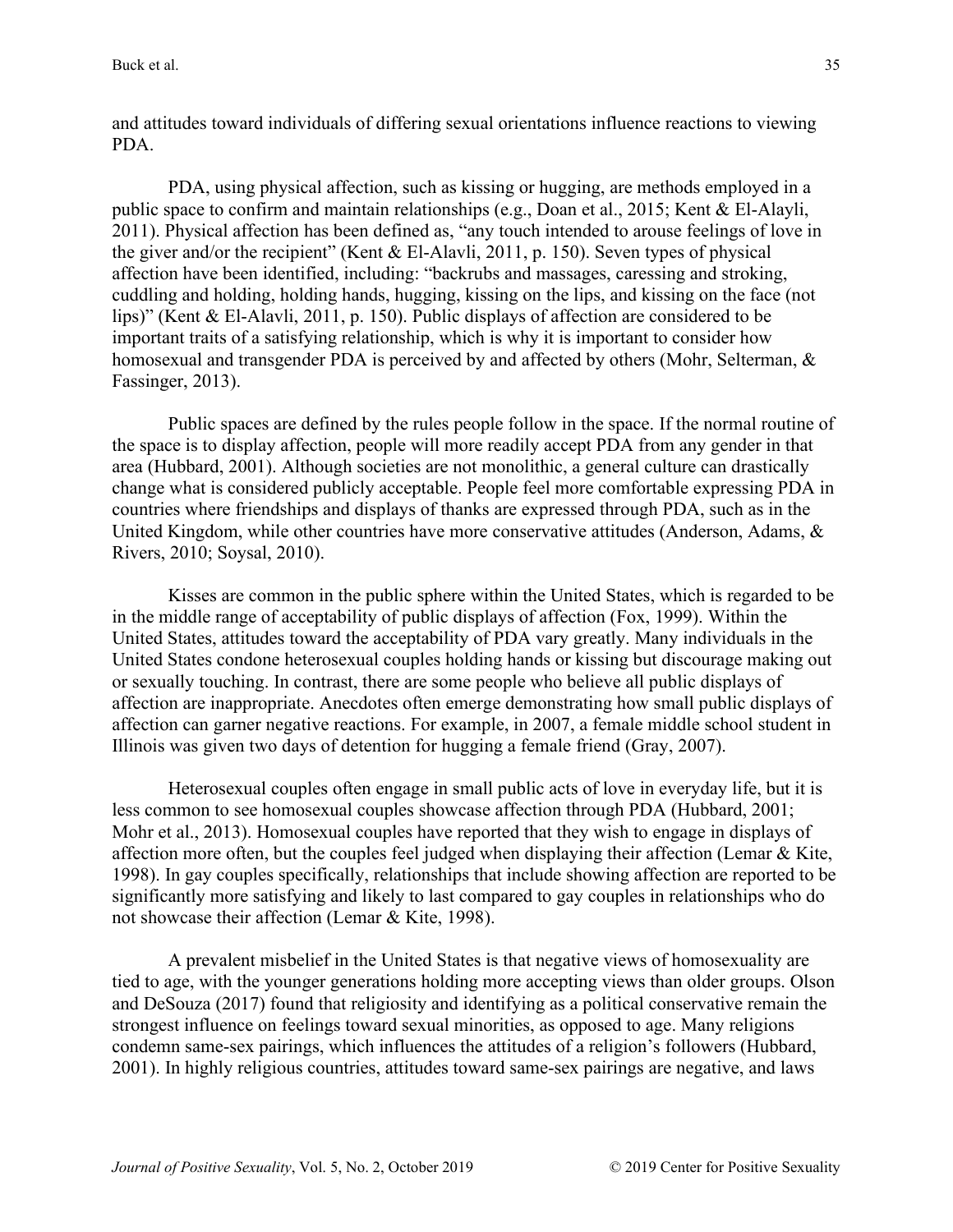are often enacted that force homosexuals to hide their relationships from the authorities or face persecution and legal consequences (Same-Sex Marriage Laws, 2013).

For example, Islam is the federal religion of Malaysia, and homosexuality is outlawed there as a result of the laws of the religion. Homosexuality is considered to be both sinful and punishable by 20 years of imprisonment and caning (Ng, Yee, Subramaniam, Loh & Moreira, 2015). In March 2019, the country of Brunei enacted a penal code based on Shariah law, which includes death by stoning for sex between men and 40 lashes for lesbian sex (Magra, 2019). This act has been met with heavy resistance from other countries and human rights groups.

Previous studies have attempted to determine how perceptions of homosexual PDA are influenced by the viewer's attitudes toward homosexuality (Kiebel, McFadden, & Herbstrith, 2017; O'Handley, Blair & Hoskin, 2017). Kiebel et al. (2017) asked 45 female and 39 male college students in the United States to view images of gay men kissing, lesbians kissing, or heterosexual couples kissing. Test participants in this study reported little to no prejudice towards homosexuality. However, they found that individuals experienced negative valence and disgust when viewing images of gay men kissing. Images of two females kissing were rated less severely but still elicited feelings of disgust. These subjects found the images of heterosexual couples kissing to be pleasant. O'Handley et al., (2017) examined physiological reactions, implicit (AMP) ratings, and the explicit valence and disgustingness ratings of 465 heterosexual men ages 18 to 45 to images of same-sex or mixed-sex couples kissing or engaged in PDA. They found higher measures of distress (e.g., higher implicit and explicit ratings) when participants viewed men kissing than when they viewed imagery regarded to be universally disgusting (O'Handley et al., 2017). However, these studies found that individuals did not report harboring homosexual attitudes. These studies did not elucidate if these reactions indicated implicit homophobia.

At least two possible factors may guide how people react to PDA of various sexual orientations: (a) people's general attitudes and feelings toward PDA; and (b) people's attitudes toward homosexuality and transsexuality (when the couple engaged in PDA is either gay, lesbian, or transgender).

Previous studies have consistently found that men are more explicitly sexually prejudiced than women (Kiebel et al., 2017; Monto & Supinski, 2014). Viewing gay erotica is associated with negative affect, anger-hostility, and feelings of fear in men who have self-reported being sexually prejudiced (Bernat, Calhoun, Adams, & Zeichner, 2001; Parrott, Zeichner, Hoover 2006). Multiple studies have found that even when participants are considered to be non-sexually prejudiced, baseline anger-hostility increases after viewing homosexual erotic videos (Bernat et al., 2001; Hudepohl, Parrott, & Zeichner, 2010). In a study by Bishop (2015), men who viewed romantic and homoerotic images experienced increased negative emotional states. This does not mean that heterosexual women do not harbor prejudice toward homosexuality; women have also been found to experience heightened anger toward viewing same-sex relationships in videos if they self-report being high in gender traditionalism (Parrott & Gallagher, 2008). Men tend to be more discriminatory toward gay men than lesbians, while women are more discriminatory toward lesbians (Kiebel et al., 2017).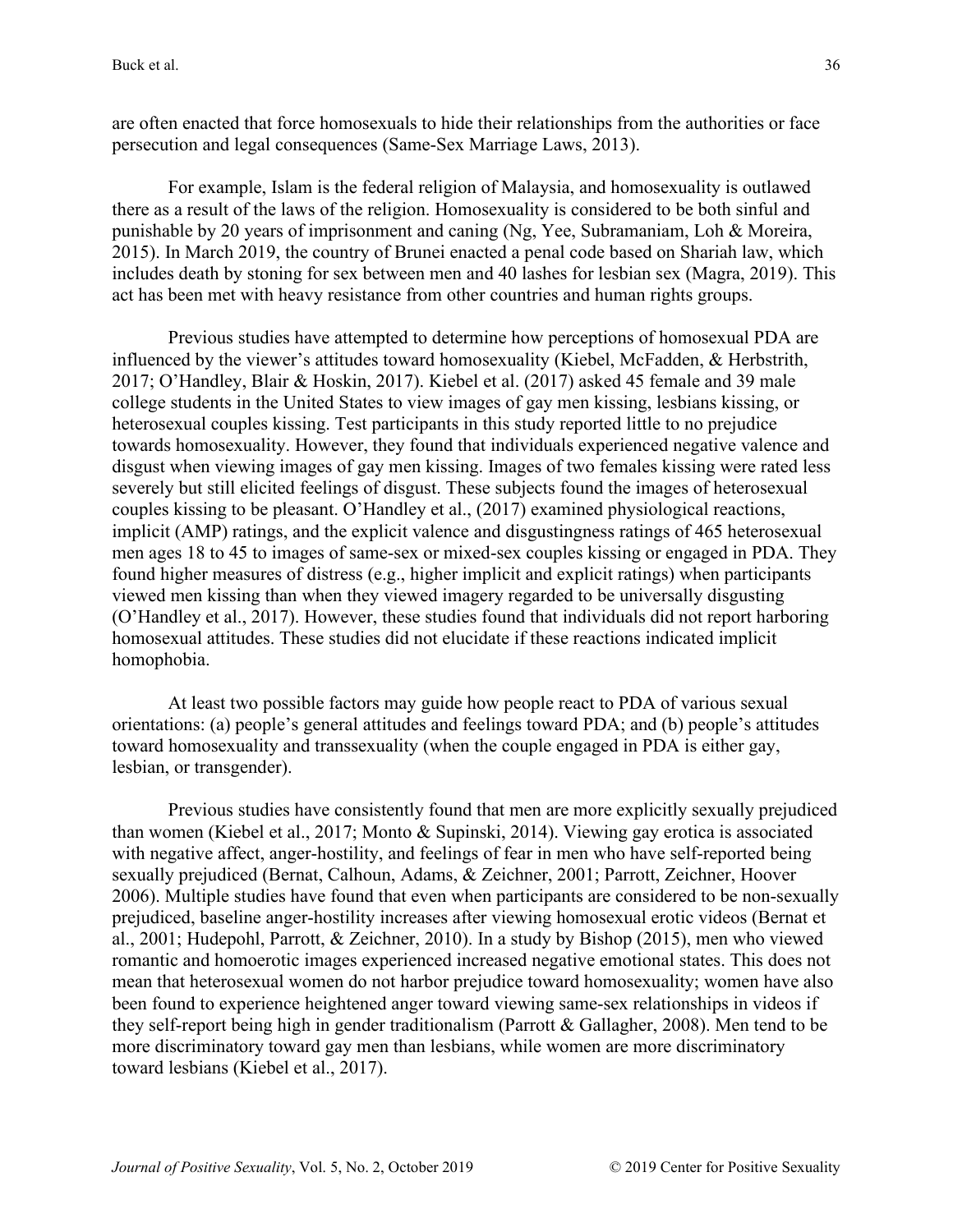Increases in support for the rights of the homosexual community have resulted in homosexual couples expressing PDA (including on television and other forms of media) more openly than they might have in the past (O'Handley et al., 2017). However, sexuality and gender have significant effects on how public displays of affection are received by others (Anderson et al., 2010; Kent & El-Alayli, 2011). Individuals who harbor implicit and explicit feelings of homophobia now encounter more acts of PDA from homosexual couples, which might explain an increasing trend of violence toward homosexual people (O'Handley et al., 2017). As such, it seems logical that a potential influence on one's attitudes toward PDA is one's attitude toward gays and lesbians more generally (when the couple engaged in PDA is either gay or lesbian).

Research surrounding attitudes toward sexual minorities has focused more on issues surrounding gay and lesbian individuals than on people who identify as transgender. With higher visibility in the media and public debates on the rights of transgender individuals, conversations have recently been brought to the mainstream related to the inequality and risk of violence transgender people face in society (Mao, Haupert & Smith, 2018). Generally speaking, transgender is an umbrella term to describe individuals who have a disconnect between their biological sex and their gender identity (Meier & Labuski, 2013).

Transgender individuals face stronger negativity and prejudiced attitudes than other sexual minorities (i.e., gay, lesbian, and bisexual people; Norton & Herek, 2018). Negative attitudes toward transgender people have been found to be a function of religious fundamentalism, political conservatism, and authoritarianism in the United States, which is consistent with attitudes toward gay and lesbian people (Norton & Herek, 2018). To date, no studies have appeared to explored attitudes toward PDA involving transgender individuals.

## **Study Goals and Hypotheses**

This study explores attitudes toward PDA in heterosexual and sexual minority couples. Despite evidence suggesting that there are individual differences in how open to seeing PDA people are, no individual difference measures exist for assessing attitudes toward PDA. As such, one of the first goals of this research was to develop a measure of attitudes towards PDA. We hypothesized that (a) participants who were more open to PDA, would be more tolerant of this behavior in general (across all PDA types).

We were also interested if people's reactions to PDA would vary based on the apparent sexual orientation of the targets. As such, participants reacted to heterosexual, gay male, lesbian, and (in study three) transgendered PDA. Beyond this, we were also interested if the participants' sex, the attitudes toward PDA measure, and measures related to homophobia would interact with the witnessed PDA. In this regard, we had a number of specific hypotheses. We hypothesized that (b) there would be differences in comfort with the various forms of PDA (where heterosexual PDA would be seen as the most acceptable followed by the other forms of PDA). We also hypothesized that (c) the participants' sex would interact with the types of PDA observed (where males would be more accepting of lesbian PDA than gay PDA, whereas females would be more accepting of gay PDA than lesbian PDA). Finally, we hypothesized that (d) people higher in various forms of homophobia would be less accepting of PDA in the relevant categories (as detailed in the individual studies).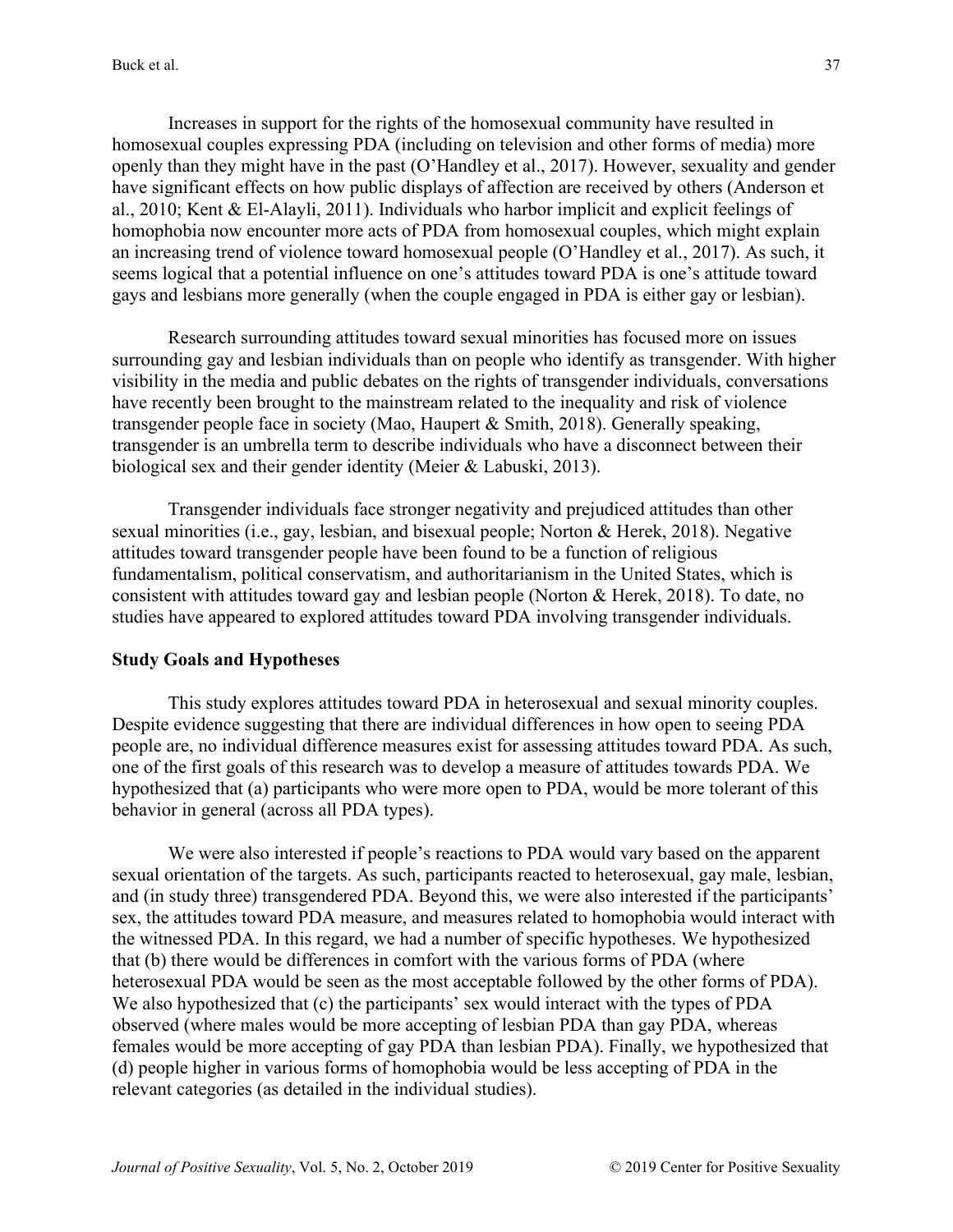# **Study One**

The purpose of study one was to create an individual difference measure dealing with how comfortable a participant was with PDA. We also explored whether the participant's sex would impact participant's comfort in viewing PDA in heterosexual and homosexual couples. Finally, we sought to explore whether homophobia would interact with people's reactions to the observed PDA.

## *Methods*

*Participants.* Fifty-nine students from a large private university in the Northeastern region of the United States were recruited to participate in this experiment (28 men, 31 women,  $M_{\text{age}} = 19.6$  years, *SD* = 1.6). The sample was largely heterosexual (*N* = 56).

*Materials: Stimuli videos.* We created three ten-second videos showing public displays of affection (specifically, a couple kissing passionately). The first video featured a heterosexual couple, the second video featured a gay couple, and the third video featured a lesbian couple. Each couple consisted of Caucasian individuals. Each video showed the couple from the side, allowing both faces to be seen. The couples were balanced as much as possible for attractiveness where each member of the couple was rated as moderately attractive in a pretest. The couples were asked to kiss naturally for the length of the video.<sup>[1](#page-4-0)</sup>

*Materials: Comfort with PDA measure.* We also created a measure of comfortability with public displays of affection. This measured consisted of four items (e,g., (a) How comfortable are you with hand holding in public for same sex couples? (b) How comfortable are you with hand holding in public for opposite sex couples? (c) How comfortable are you with kissing in public for same sex couples? (d) How comfortable are you with kissing in public for opposite sex couples?). These items were rated on a five-point Likert-style scale (very comfortable, comfortable, neutral, uncomfortable, very uncomfortable).

*Procedure.* After completing a consent form upon arriving in the laboratory, participants initially self-reported basic demographic information (age, gender, sexual orientation). Then, participants watched the three stimuli videos and responded to two questions assessing if they had seen a couple of that type kissing in that type of location (a campus public space) and if they believed the subjects in the videos had a right to kiss in that area (a campus public space). The order of presentation of the videos was counterbalanced (using a Latin-Squares design). Finally, participants were asked to self-report their levels of homophobia using the Wright homophobia scale (Wright, Adams, & Bernat, 1999). As the participants were viewing the videos, the experimenter recorded outward displays of discomfort as a supplemental measure of discomfort using a rubric noting each occurrence observed (e.g., shifting in seat, looking away from the screen, obvious changes in expression, and trying to skip past the videos). The researcher could not see what was displayed on the screen, he or she simply heard an audio marker depicting the

<span id="page-4-0"></span> $1$  One might ask why the videos only featured Caucasian actors. This was done to limit potential experimental noise driven by people's racial attitudes as well as differential attractiveness ratings based on target race (e.g., Lewis, 2011).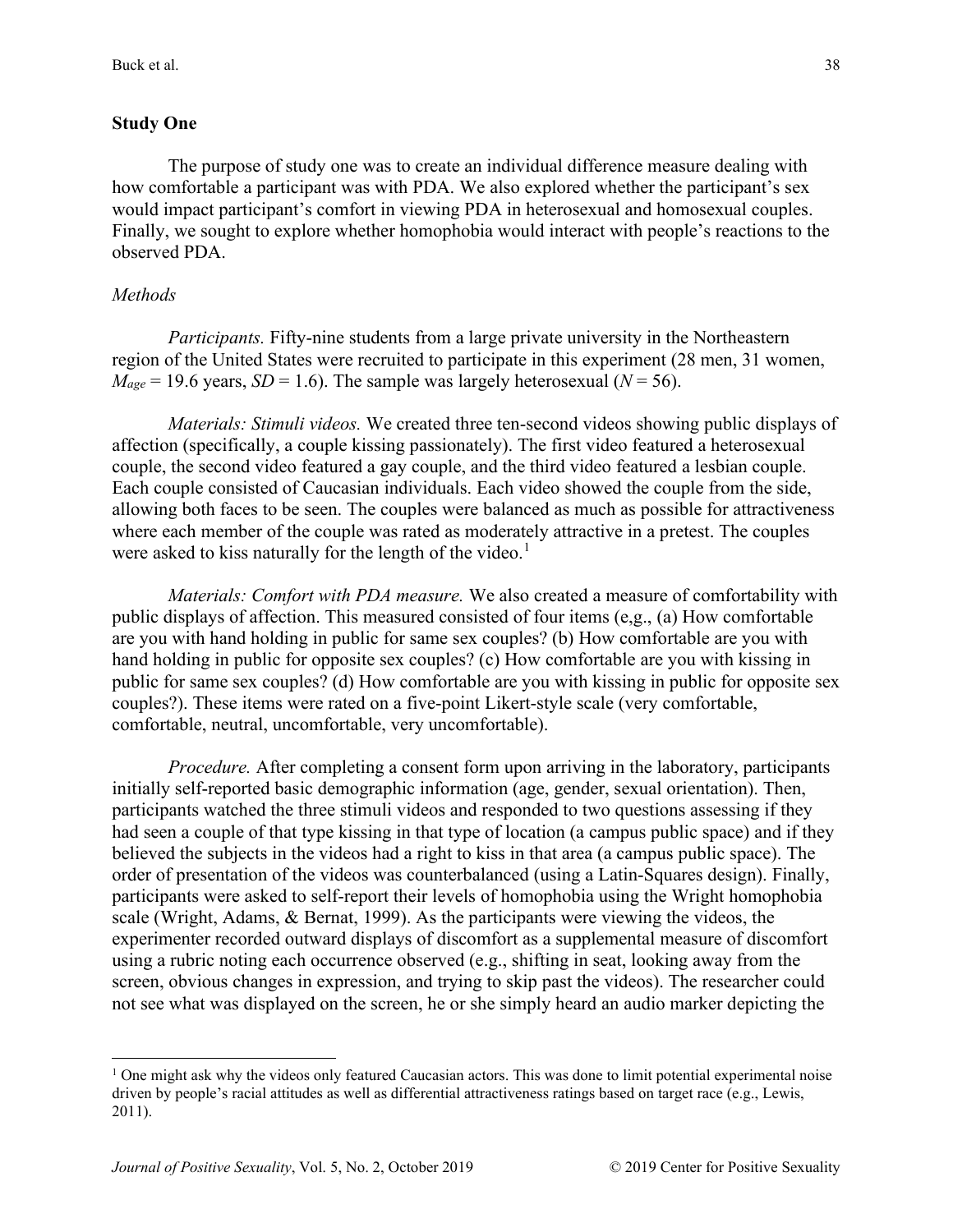start of each video and recorded the displays of discomfort (which were then linked to condition after the experimental session).

### *Results*

Before analyzing the results, we first investigated the reliability and factor structure of the comfortability with PDA scale. The scale had a strong reliability for a 4-item scale (alpha  $=$ .768), along with a one factor solution as suggested by an EFA using the Skree test and Eigenvalue tests (Eigenvalue  $= 2.38$ ). As such, we combined the four items into one measure.

*Self-reported comfort.* Prior to conducting detailed analyses of the individual videos, we tested for order effects of the order of presentation of the videos. Order of presentation did not interact with any of the predictors ( $p$ 's > .15) and, as such, we collapsed across orders of presentation for all subsequent analyses. Given our ability to look at all participants' reactions to each video, we will present our results focused on each video in this section.

*Opposite-sex pairing.* In the opposite sex pairing, we entered attitudes toward PDA, homophobia, and gender into a regression equation. Attitudes toward PDA significantly predicted participants' comfort level with the scene ( $b = .135$ ; *SEb* = .049;  $p < .01$ ), where participants who had more supportive attitudes toward PDA were more comfortable with the scene. Neither homophobia nor gender predicted any relationships.

*Gay pairing.* In the gay pairing, we entered attitudes toward PDA, homophobia, and gender into a regression equation. Attitudes toward PDA significantly predicted participants' comfort level with the scene ( $b = .183$ ; *SEb* = .041;  $p < .001$ ), where participants who had more supportive attitudes toward PDA were more comfortable with the scene. Additionally, homophobia significantly predicted participants' level of comfort with the scene ( $b = .054$ ; *SEb* = .014;  $p < 0.01$ ), where participants who had higher levels of homophobia were less comfortable with the scene. Participant gender did not predict any relationships.

*Lesbian pairing.* In the lesbian pairing, we entered attitudes toward PDA, homophobia, and gender into a regression equation. Attitudes toward PDA significantly predicted participants' comfort level with the scene ( $b = .152$ ,  $SEb = .049$ ,  $p < .01$ ), where participants who had more supportive attitudes toward PDA were more comfortable with the scene. Additionally, homophobia significantly predicted participants' level of comfort with the scene, (*b* = .044, *SEb*  $= .016$ ,  $p < .01$ ), where participants who had higher levels of homophobia were less comfortable with the scene. Participant gender did not predict any relationships.

*Researcher observations.* There was a significant difference in researcher-based observations of discomfort between the different scenes ( $F(2,110) = 7.62$ ,  $p \le 0.001$ , partial  $n^2 =$ .217). Participants displayed the most signs of discomfort in response to the gay scene (*M* = 2.90, *SD* = .96); the lesbian scene had the second most discomfort ( $M = 2.66$ ,  $SD = .99$ ); whereas the straight scene had the lowest level of discomfort  $(M = 2.47, SD = .92)$ .

Gender of the participant also interacted with the type of scene, such that men experienced the greatest level of discomfort in response to the gay scene, whereas women had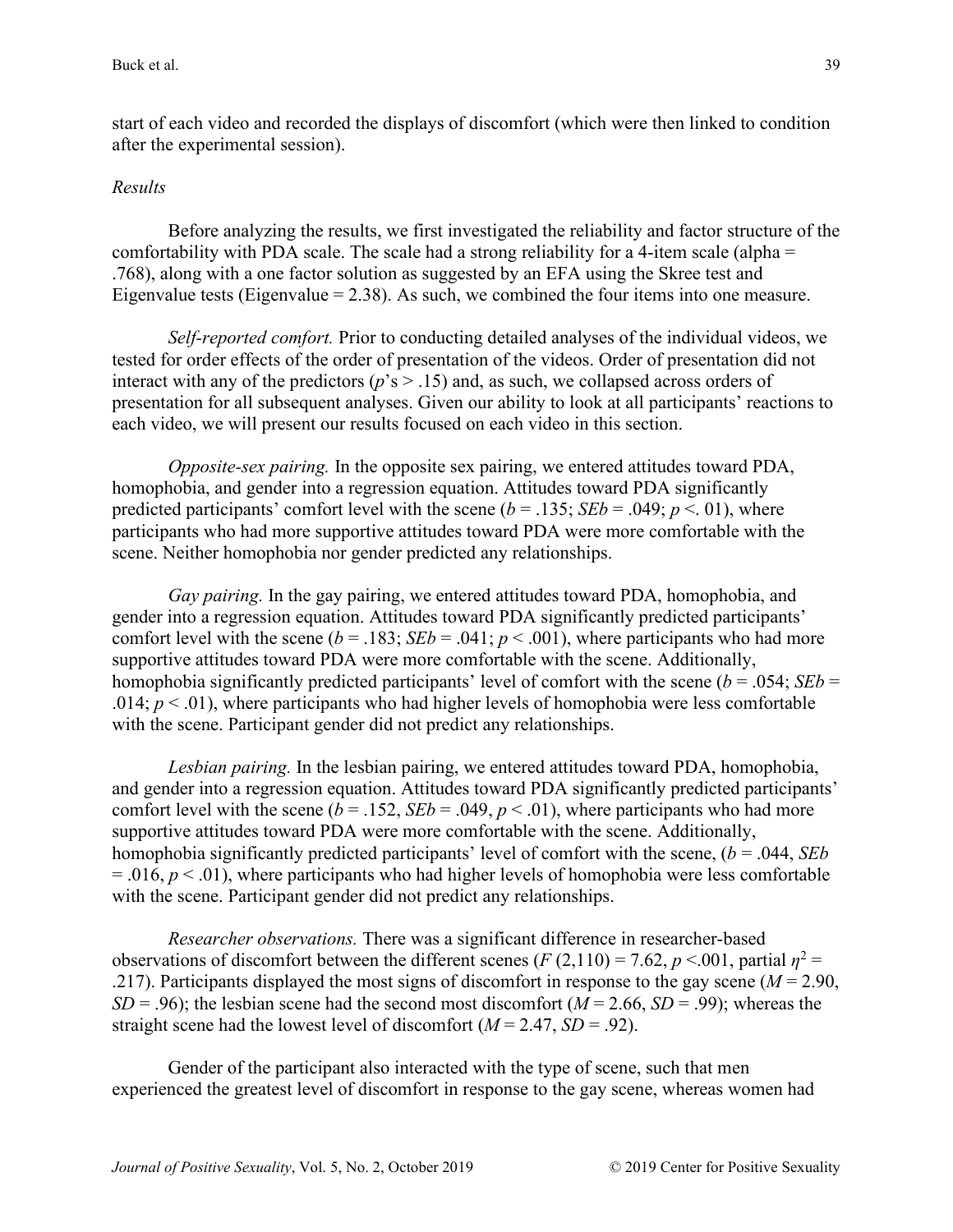similar levels of discomfort in response to both the lesbian and gay scenes,  $(F(2, 110) = 5.64, p <$ .01, partial  $\eta^2 = .172$ ).

## *Discussion*

Overall comfort levels when viewing PDA were neutral to high. Women reacted less strongly than men to viewing PDA, which was clear through observed comfort levels while watching the videos. Men displayed the least amount of comfort when viewing gay PDA, whereas women reacted with less comfort toward gay and lesbian PDA. Homophobia predicted participants' level of comfort with the lesbian and gay PDA scenarios, with the lowest comfort levels in more homophobic individuals. Finally, comfortability with public displays of affection had an effect on participant response to the stimuli in all cases, confirming our hypothesis that people who are averse to public displays will react more negatively to PDA. We believe these results demonstrate that people's attitudes toward PDA are influenced by the participants' gender, the gender and sexuality of the people engaged in PDA, and the participants' general attitudes toward PDA.

### **Study Two**

Several confounding variables could have affected the results of the first study. Although we tested for order effects (and found none), it is possible that participants ascertained the purpose of the study after viewing the first stimulus video. It is also possible that the presence of the researcher evaluating participant responses changed participants' responses (Henryet al., 2015). As such, we conducted an online follow-up study where we only administered one video per participant to control for these potential influences. We also collected additional individual difference measures to allow for a test of discriminant validity of our attitudes towards PDA measure.

#### *Methods*

*Participants.* One hundred fifty-four students participated in this experiment (92 men, 62 women,  $M_{\text{age}} = 19.6$  years,  $SD = 2.4$ ). The sample was largely heterosexual ( $N = 126$ ), with lower numbers of bisexuals ( $n = 10$ ), homosexuals ( $n = 6$ ), unsure/questioning ( $n = 10$ ), and other  $(n = 2)$ .

*Procedure.* After documenting consent, participants watched one of the PDA videos from study one (the specific video was randomly assigned to each participant) and rated their level of comfort with the video. Next, participants completed a self-monitoring scale (Snyder, 1974), the comfort with PDA measure from study one, demographics, a homophobia measure (Altemeyer, 2002), a religiosity measure (Worthington et al, 2012), and the Wright homophobia scale (Wright et al., 1999).

#### *Results*

*Preliminary analysis.* Before analyzing the results, we again investigated the reliability and factor structure of the comfortability with PDA scale. The scale had a strong reliability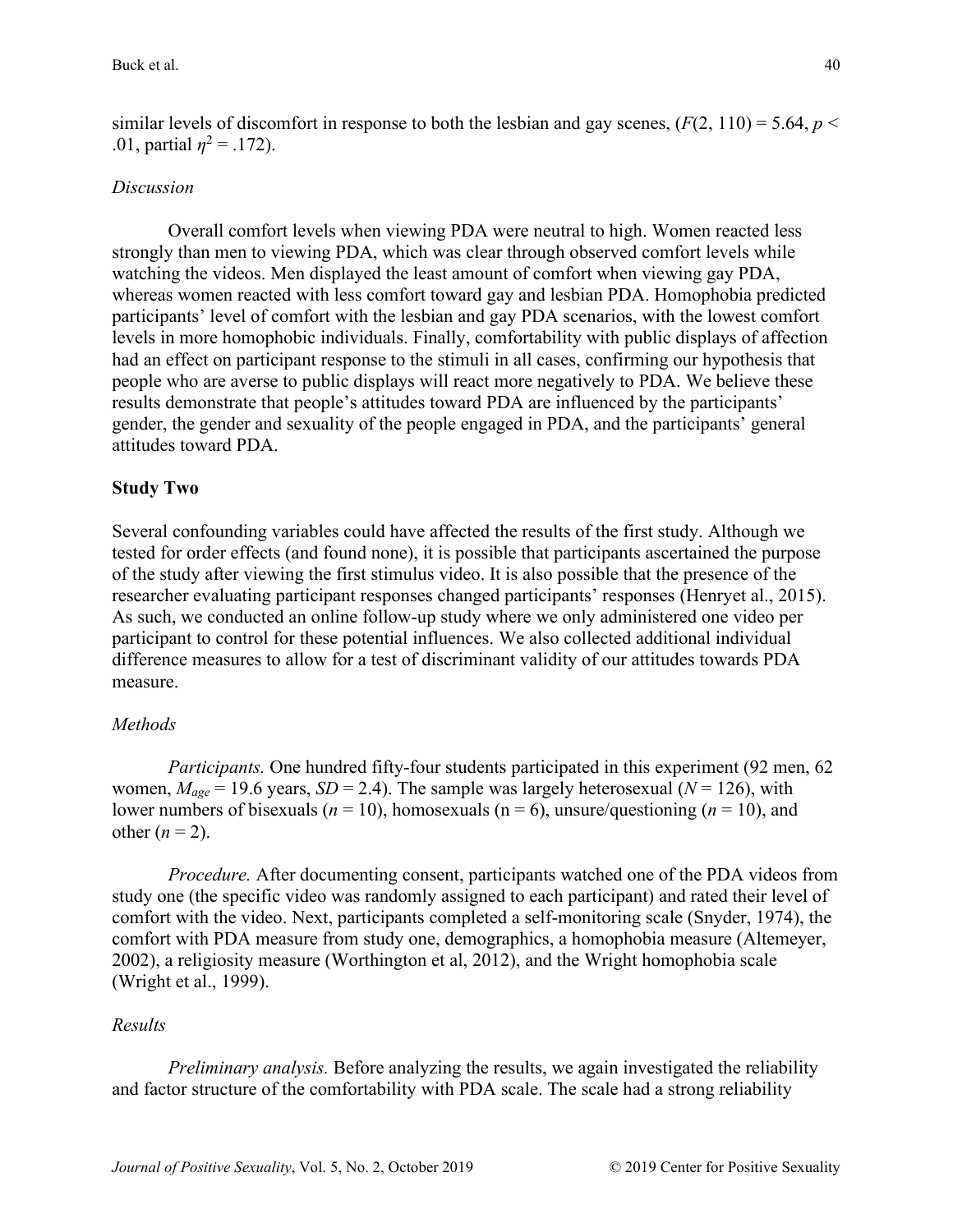(alpha = .833), along with a one factor solution as suggested by an EFA using the Skree and Eigenvalue tests (Eigenvalue  $= 2.67$ ). As in study one, these results highly suggest a single factor solution and, as such, we combined the items into a single score.

*Primary analysis.* Given that each participant only saw one video (unlike study one), we will present our results for this study collapsing across all videos. Our first question of interest was whether attitudes toward PDA would influence participants' responses to the video. As in study one, attitudes toward PDA significantly predicted participants' comfort level with the scene ( $b = .147$ , *SEb* = .025, p < .001), where participants who had more supportive attitudes toward PDA were more comfortable with the scene.

Next, we investigated whether there was a difference in how the three videos were perceived. We found that heterosexual displays were seen as most comfortable ( $M = 3.65$ ,  $SD =$ 1.08); lesbian ( $M = 2.75$ ,  $SD = .94$ ) and gay ( $M = 2.92$ ,  $SD = 1.26$ ) had lower levels of comfort  $(F(2.151) = 9.94, p < .001$ , partial  $n^2 = .116$ ).

Next, we analyzed whether the measures of homophobia interacted with the gender of the persons engaged in PDA. We found converging results between both measures of homophobia, such that there were significant differences between participants who were high in homophobia and low in homophobia in how comfortable they felt with the gay male pairing, such that homophobic participants were less comfortable with that display of affection (Altemeyer measure:  $F(2, 139) = 4.73$ ,  $p < 01$ , partial  $n^2 = 0.063$ ; Wright measure:  $F(2, 139) = 4.18$ ,  $p < 0.05$ , partial  $\eta^2$  = .057). Neither measure significantly predicted attitudes towards the lesbian pairing  $(p's > .15)$ .

We then analyzed whether religiosity influenced participants' responses. We found a trend toward significance where highly religious participants were less comfortable with gay male PDA  $(F(2, 139) = 2.27, p = .11,$  partial  $\eta^2 = .031$ ), although we urge caution in over interpreting this data as it has not reached significance levels. Religiosity did not impact attitudes towards the lesbian pairing  $(p > .15)$ .

Finally, we analyzed whether self-monitoring impacted participants' attitudes toward PDA. No significant relationships were detected (*p*'s >.15).

## *Discussion*

In this study, we replicated the basic pattern seen in study one, where participants who self-report higher levels of comfort with PDA demonstrate a greater level of comfort with PDA. We also demonstrate discriminant validity for our PDA measure as the results of the selfmonitoring measure did not show a similar pattern of results. Finally, we replicated the basic pattern of results from study one, where comfort levels overall were neutral to high, but participants who were higher in homophobia were less supportive of gay male PDA.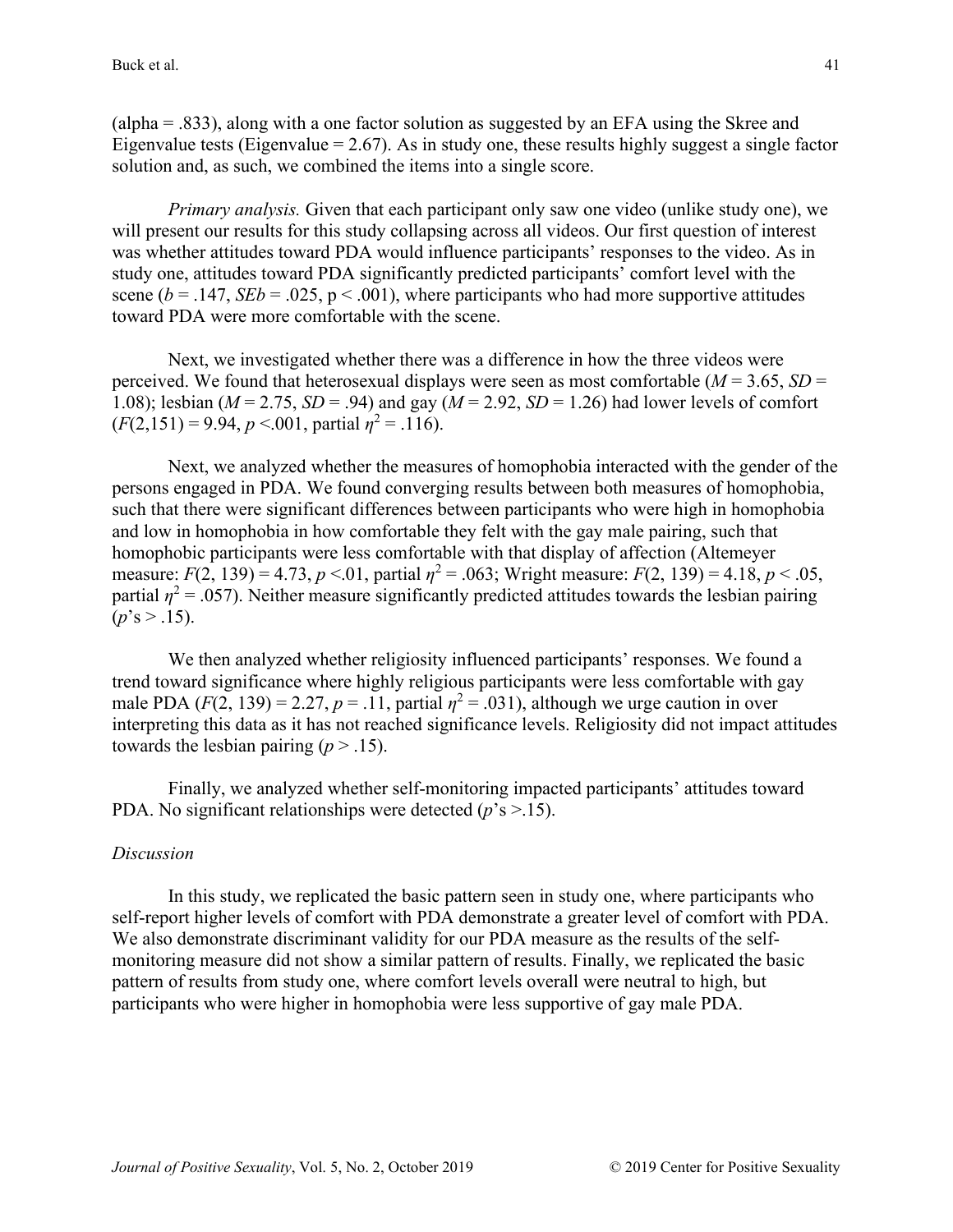# **Study Three**

Studies one and two demonstrated that people's attitudes towards PDA generally predict their attitudes towards observed PDA. We also demonstrated in both observed interpersonal reactions and self-reported measures that people's comfort with PDA also varies based on the sexual orientation engaged in PDA, and that these responses are moderated by the sexual attitudes of the observer. However, in studies one and two we only looked at two sexual minorities (gays and lesbians). As such, in study three, we wanted to replicate our results from studies one and two while exploring another sexual minority group: transgender individuals.

# *Method*

*Participants.* One hundred sixty-seven students participated in this experiment (85 males, 77 females,  $M_{\text{age}} = 19.15$  years,  $SD = 1.49$ ). The sample was comprised of 86 men, 78 women, 2 transgender, and 1 non-disclosed individual. Five participants were excluded for failing to complete a majority of the measures.

*Procedure.* Like study two, this study was conducted online. After completing consent, participants were asked to report their basic demographic information (e.g., race, gender, sexual orientation, religiosity). Next, participants watched the three videos and responded to the questions asked in studies one and two. As in study one, the order of presentation of the videos was counterbalanced using a Latin-Squares design. After rating the third video, participants were provided with information that one of the members of the couple featured in the last video identified as transgender and this individual was pointed out using their location (left or right) in the video. Participants were then asked to complete a fourth set of ratings. Finally, participants completed the Worthen's (2012) Attitudes Towards LGBT Peoples Scale (which contains multiple subscales asking about attitudes towards specific LGBT attitudes) and an adapted version of the Wright, Adams, and Bernat (1999) Homophobia Scale.

# *Results*

Order of presentation did not interact with any of the predictors  $(p's > .15)$  and, as such, we collapsed across orders of presentation for all subsequent analyses.

*Preliminary analysis.* Before analyzing the results, we again investigated the reliability and factor structure of the comfortability with PDA scale. The scale had a strong reliability (alpha = .901), along with a one factor solution as suggested by an EFA using the Skree and Eigenvalue tests (Eigenvalue  $= 3.13$ ). As in study one, these results highly suggest a single factor solution and, as such, we combined the items into a single score.

*Primary analyses: Biological sex and scenario type.* There was a significant interaction between biological sex and type of PDA  $(F(3,158) = 3.57, p = .01, \eta^2$ <sub>partial</sub> = 0.07). This took the form that the difference between men and women (where women expressed more comfort than men) was greatest for gay PDA, whereas the difference between men and women was smallest for the lesbian PDA as shown in Table 1.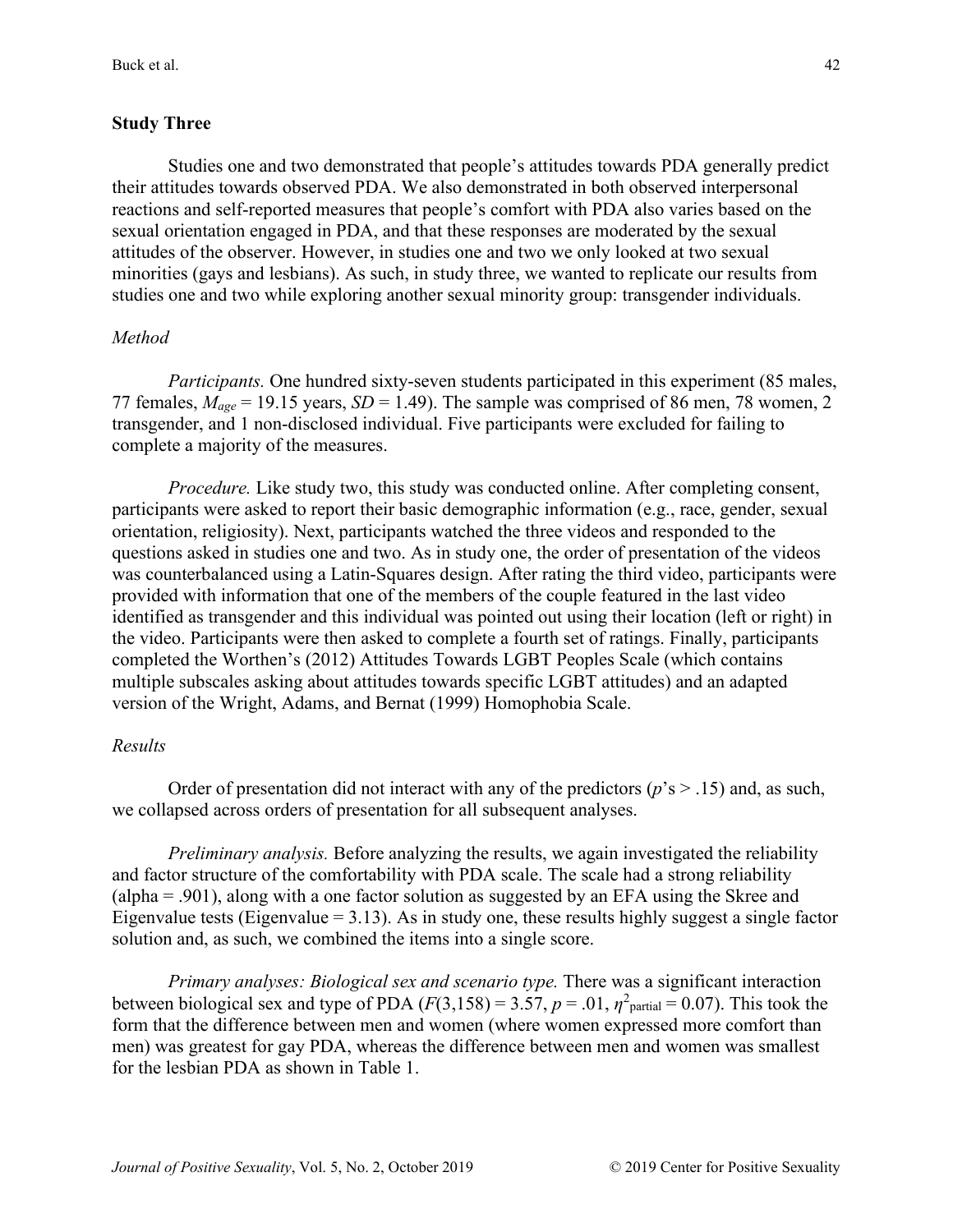#### Table 1

|              | Study One |        | Study Two |        | <b>Study Three</b> |        |
|--------------|-----------|--------|-----------|--------|--------------------|--------|
|              | Male      | Female | Male      | Female | Male               | Female |
| Heterosexual | 15.84     | 16.97  | 15.79     | 15.73  | 15.86              | 16.95  |
|              | (1.81)    | (2.37) | (3.38)    | (2.92) | (3.35)             | (2.66) |
| Gay          | 14.88     | 16.41  | 14.78     | 15.81  | 14.02              | 15.56  |
|              | (1.74)    | (2.52) | (3.19)    | (3.62) | (4.12)             | (3.59) |
| Lesbian      | 15.76     | 15.48  | 15.53     | 15.03  | 15.16              | 15.49  |
|              | (2.40)    | (2.31) | (3.11)    | (4.46) | (3.52)             | (3.74) |
| Transgender  |           |        |           |        | 13.75              | 14.96  |
|              |           |        |           |        | (3.84)             | (4.02) |

Comfortability with PDA across All Studies

This suggests that men showed a particular discomfort when viewing gay PDA, whereas women showed a particular discomfort to lesbian PDA. Additionally, there were two main effects. Biological sex was also a significant predictor  $(F(1,160) = 4.10, p = .04, \eta^2$ <sub>partial</sub> = 0.03), such that women ( $M = 15.74$ ;  $SD = 3.89$ ) were more comfortable with the PDA than were the men ( $M = 14.69$ ,  $SD = 4.01$ ). There was also a significant PDA effect ( $F(3,158) = 22.56$ ,  $p < .01$ ,  $\eta^2$ <sub>partial</sub> = 0.30). This main effect took the form that participants were most comfortable with the heterosexual PDA, whereas they were least comfortable with transgender displays of PDA.

*Individual difference measures.* Comfortability with PDA significantly affected comfort viewing all scenes of PDA (F(3, 158) = 22.59, p<.001,  $\eta^2$ <sub>partial</sub> = 0.30). This shows that the more comfortable someone is with PDA as an individual difference, the more comfortable an individual is in seeing all types of PDA.

*Homophobia attitudes.* A significant interaction emerged between participant selfreported homophobic attitudes and the scenario types  $(F(3,471) = 28.106, p < .001, \eta^2$ <sub>partial</sub> = .152). This took the form that homophobia significantly affected participant responses in the non-heterosexual scenarios, with more homophobic individuals expressing less comfort.

*Gay attitudes.* A significant interaction emerged between participant self-reported attitudes toward gay men and the scenario types  $(F(3,450) = 11.946, p \lt 0.001$ , partial  $\eta^2 = 0.074$ ). This took the form that attitudes toward gay men significantly affected participant responses in that scenario (relative to other scenarios), with more "less positive" attitudes toward gay men resulting in less comfort.

*Lesbian attitudes*. A significant interaction emerged between participant self-reported attitudes toward lesbians and the scenario types  $(F(3,465) = 6.796, p < .001, \eta^2$ <sub>partial</sub> = .042). This took the form that attitudes toward lesbian women significantly impacted participant responses in that scenario (relative to other scenarios), with less positive attitudes toward lesbian women resulting in less comfort.

*Bisexual attitudes*. A significant interaction emerged between participant self-reported attitudes toward bisexual men and the scenario types  $(F(3,477) = 14.889, p < .001, \eta^2$ <sub>partial</sub> = .086). This took the form that attitudes toward bisexual men significantly impacted participant responses in the gay men scenario. A significant interaction emerged between participant self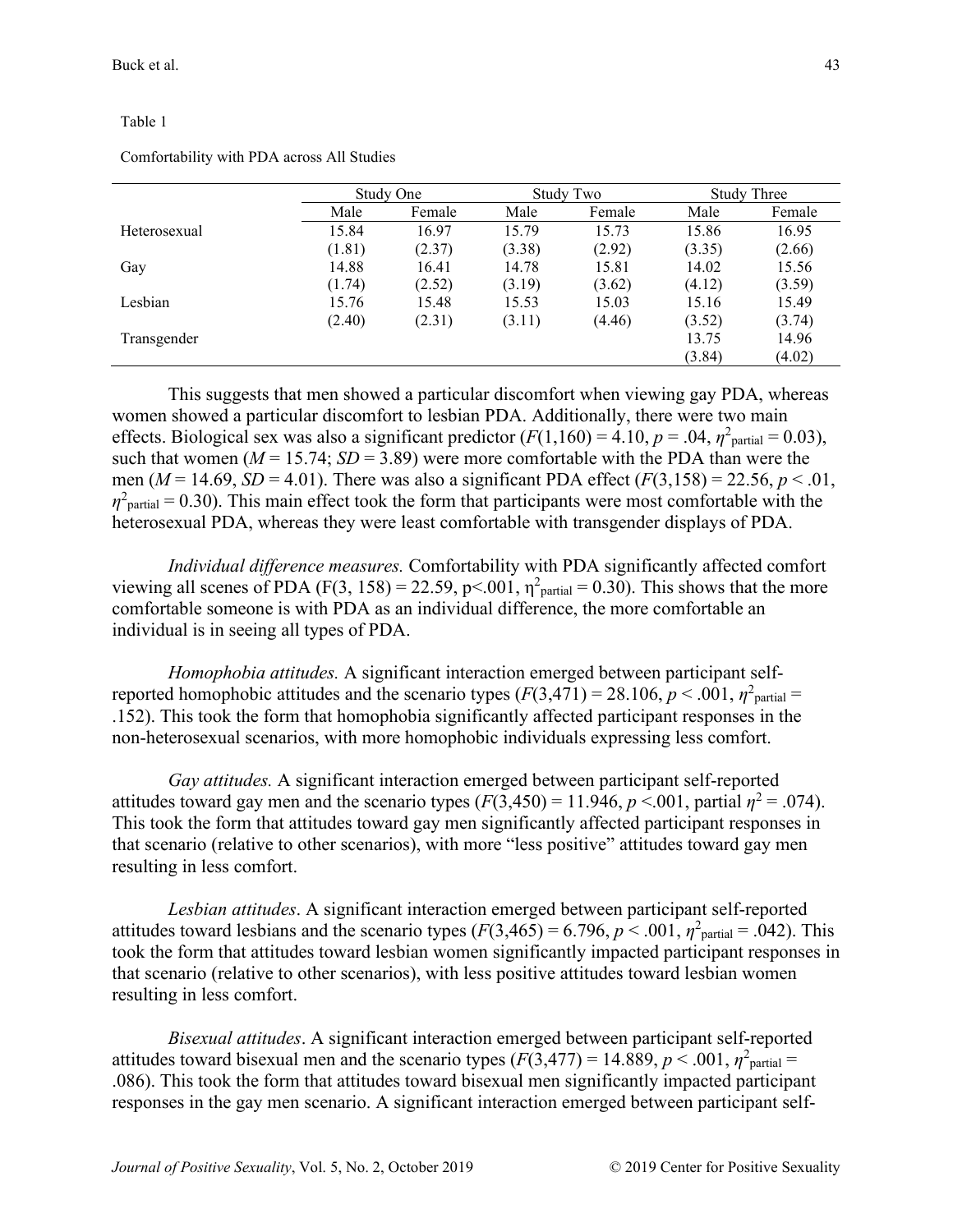reported attitudes toward bisexual women and the scenario types  $(F(3, 465) = 15.752, p < .001,$  $\eta^2$ <sub>partial</sub> = .092). This took the form that attitudes toward bisexual women significantly impacted participant responses in the lesbian scenario, with less positive attitudes toward bisexual women resulting in less comfort.

*Transgender attitudes*. A significant interaction emerged between participant selfreported attitudes toward transgender individuals and the scenario types  $(F(3,468) = 25.653, p <$ .001,  $\eta^2$ <sub>partial</sub> = .141). Attitudes toward transgender individuals significantly impacted participant responses in that scenario (relative to other scenarios), with less positive attitudes toward transgender individuals resulting in less comfort.

### *Discussion*

In this study, we replicated studies one and two, but added a component to examine attitudes toward transgender and bisexual PDA in addition to looking at comfort with lesbian, gay, and heterosexual PDA. As seen in studies one and two, we again found that participants' comfort level with PDA is highest with heterosexual PDA. Also, as seen in studies one and two, participants who self-reported greater comfort with PDA demonstrate a greater level of comfort within each PDA condition. We also found that attitudes towards sexuality (homophobia, attitudes towards bisexuals, transgender, lesbians and gays) all seem to impact the relative comfort people experience in response to the various types of PDA.

## **General Discussion**

Across the three studies, we demonstrated that participants' personal level of comfort level with viewing PDA impacted how they perceived videos featuring demonstrations of PDA. In some ways, one could argue that this is a self-evident relationship. However, to date, no research has looked at a person's level of comfort with PDA; instead, the research has focused on drawing connections to factors beyond PDA, such as differences between cultures (e.g., Fox, 1999) or religiosity (Olson & DeSouza, 2017). As such, this is the first clear scientific demonstration there are differences in how people react to PDA based on their own comfort with PDA.

Overall, comfort levels with PDA were relatively neutral to high, which suggests a certain amount of acceptance toward PDA between individuals of all sexual orientations. Across three studies, we also demonstrated that lesbian and gay PDA is indeed seen less positively than heterosexual displays of PDA. In our third study, we demonstrated that participants perceive transgender PDA with the least amount of comfort. The finding that transgender PDA is rated lowest in comfort among participants is especially noteworthy given that the content of the videos did not change, just information pertaining to the actors in the video (suggesting that it is the participants' personal views towards sexuality that matter).

Homophobia was associated with negativity in response to these displays of PDA amongst sexual minorities, which is in line with previous researchers' findings when examining attitudes toward displays of homosexual relationships and sex (Bernat et al., 2001; Kiebel et al.,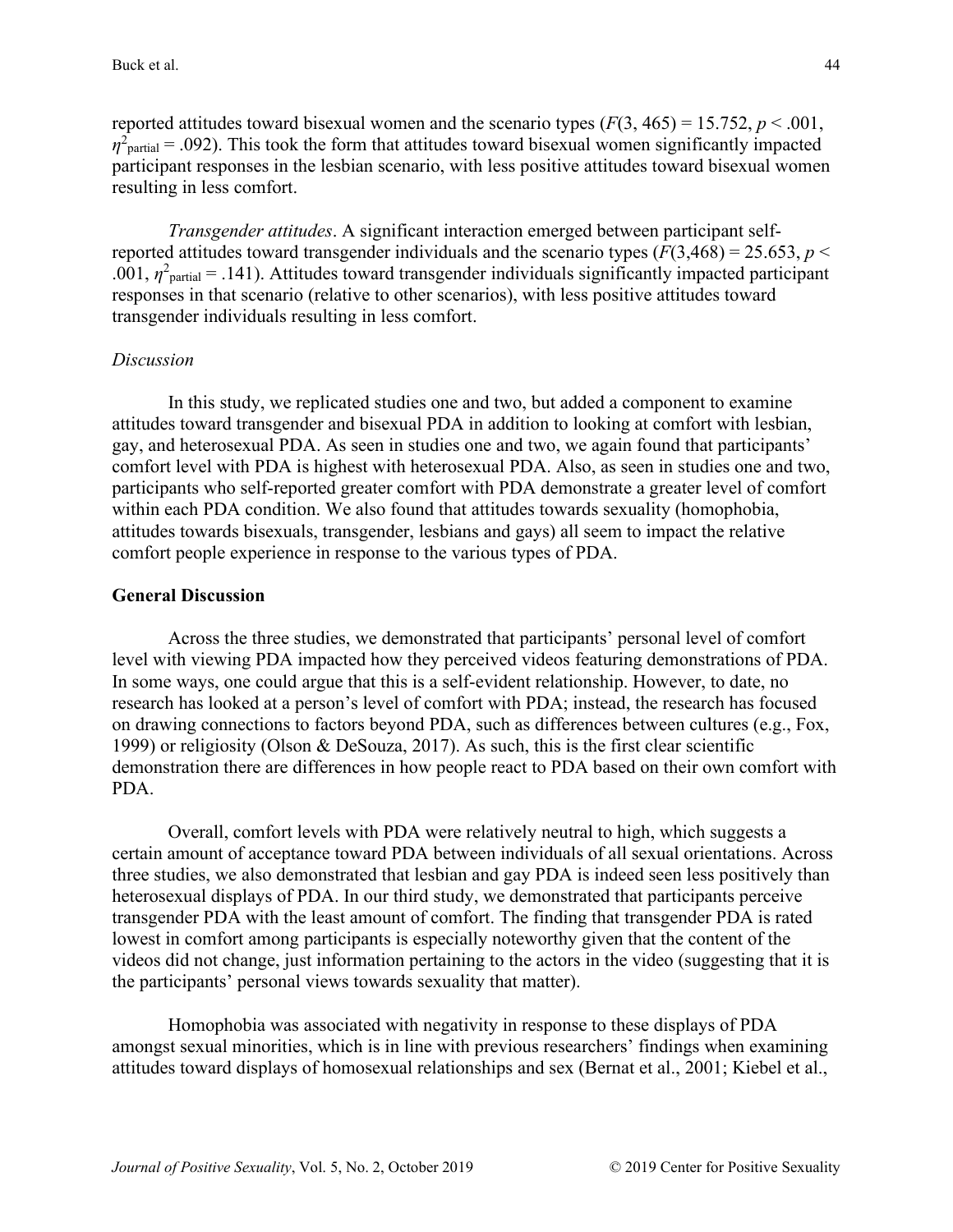2017; O'Handley et al., 2017; Parrott et al., 2006). When participants self-reported higher tolerance or acceptance toward sexual minorities, their results reflected higher tolerance as well.

### *Implications*

Future research should continue to investigate the utility of our comfort with PDA measure. Although we have established initial discriminant and convergent validity across three studies, this measure would benefit from additional psychometric evaluation (across different populations and world regions). We also believe that this measure can be used by researchers in the future to investigate different effects associated with PDA. Research should be extended to look at participants who are in gay or lesbian relationships to see if they have the same perceptions of PDA as our initial, largely heterosexual samples. Finally, the ultimate establishment of validity would be provided by conducting a field study using confederates.

#### *Limitations*

The participants sampled in this study were primarily college students and as a result their attitudes toward PDA might not generalize to other groups or ages. Additionally, the present study did not look at race as a factor in this study as all of our stimuli videos feature Caucasian targets. An evaluation of race and age may yield different results based on the cultural differences that may emerge between different groups. Future studies could include transgender actors in their videos to further increase the validity of the transgender condition (although it is notable that attitudes were different while the actors remained the same). Finally, the sexual minorities represented in this study is not an exhaustive list, and work should continue to evaluate attitudes toward all sexual minorities.

#### *Conclusion*

The current study found that comfort levels with PDA were neutral to high regardless of the video subjects. However, lesbian and gay PDA is viewed with less comfort than heterosexual displays of PDA, and transgender PDA is met with the least comfort. We demonstrated that homophobia is associated with lower levels of comfort in response to these displays of PDA in sexual minorities. Finally, it was found that comfort level with PDA is associated with higher levels of comfort with PDA across conditions, but the findings still hold true that sexual minorities are met with the least comfort toward PDA.

Although the laws in the United States have become more progressive in favor of the rights of sexual minorities, these findings suggest that heterosexual individuals are still less comfortable with PDA between sexual minorities than between heterosexual couples. Gay, lesbian, and transgender individuals can legally get married in the United States, but by engaging in acts of PDA, they might face prejudiced reactions from heterosexual individuals. Even if individuals do not explicitly make these couples aware of their feelings, it was demonstrated that many heterosexual individuals had outwardly uncomfortable physical reactions to viewing PDA in sexual minorities, and as a result could still make their feelings known. We would encourage researchers and lawmakers to continue to pay attention to these issues as future laws are being considered, especially in relation to the differences in the informal rights of sexual minorities.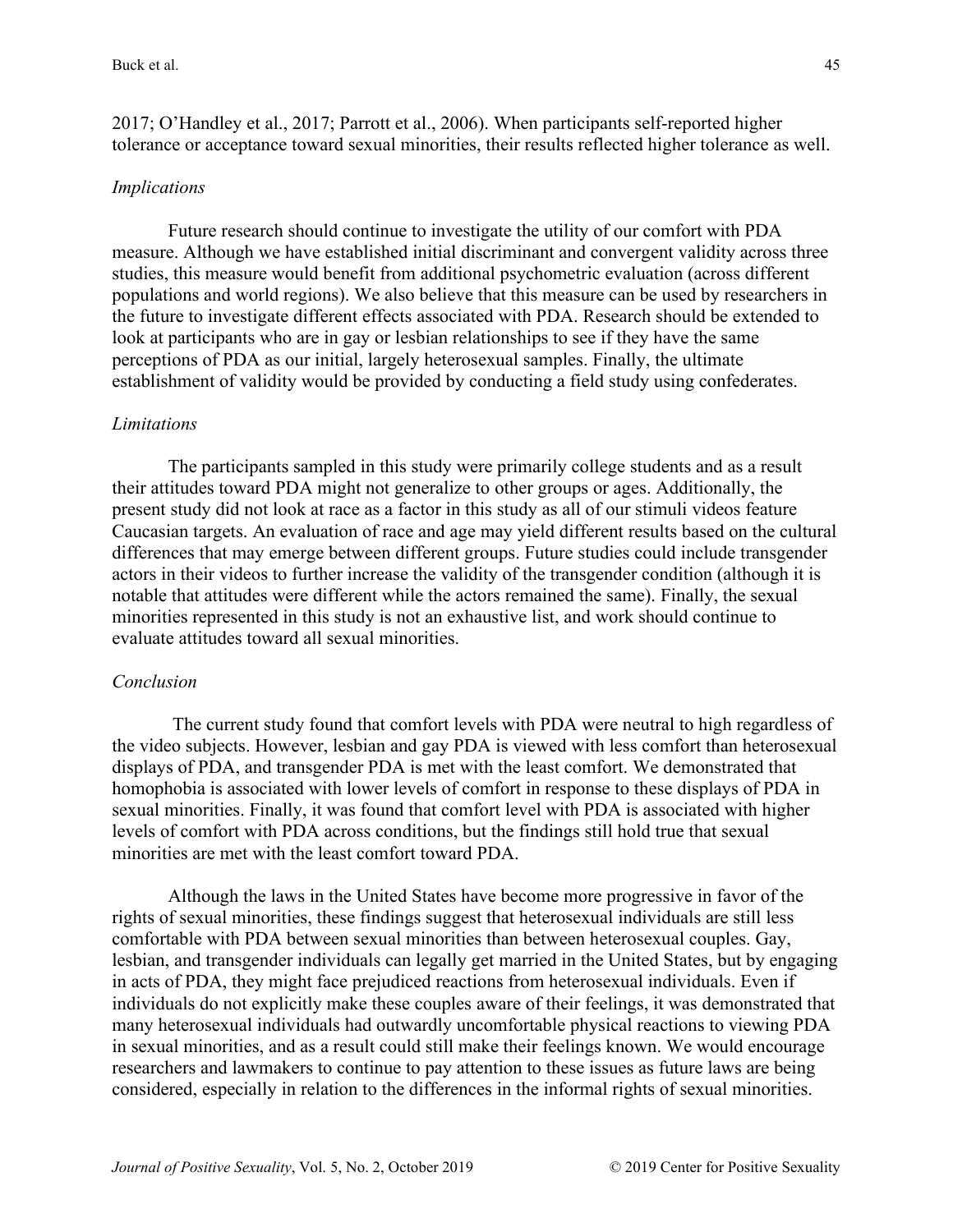#### **References**

Altemeyer, B. (2002). Changes in attitudes toward homosexuals. *Journal of Homosexuality*, *42*(2), 63- 75. doi:10.1300/J082v42n02\_04

Anderson, E., Adams, A., & Rivers, I. (2010). "I kiss them because I love them": The emergence of heterosexual men kissing in British institutes of education. *International Academy of Sex Research, 41*(2), 421-430. doi:10.1007/s10508-010-9678-0

Bernat, J. A., Calhoun, K. S., Adams, H. E., & Zeichner, A. (2001). Homophobia and physical aggression toward homosexual and heterosexual individuals. *Journal of Abnormal Psychology*, *100*(1), 179-187. doi:10.1037/0021- 843X.110.1.179

Bishop, C. J. (2015). Emotional reactions of heterosexual men to gay imagery. *Journal of Homosexuality, 62*(1), 51-66. doi:10.1080/ 00918369.2014.957125

Doan, L., Loehr, A. & Miller, L. R. (2015). Formal rights and informal privileges for same-sex couples: evidence from a national survey experiment. *American Sociological Review, 79*(6), 1172-1195. doi:10.1177/ 0003122414555886

Fox, G. L. (1999). Families in the media: Reflections on the public scrutiny of private behavior. *Journal of Marriage and the Family*, *61*(4), 821-830. doi:0.2307/354005

Gray, S. (2007). Where students can't hug. *Time*. Retrieved from http://www.time.com/time/ nation/article/0,8599,1683668,00.html

Henry, S. G., Jerant, A., Iosif, A., Feldman, M. D., Cipri, C., & Kravitz, R. L. (2015). Analysis of threats to research validity introduced by audio recording clinic visits: Selection bias, Hawthorne effect, both, or neither? *Patient Education and Counseling, 98*(7), 849-856. doi:10.1016/j.pec. 2015.03.006

Hubbard, P. (2001). Sex zones: Intimacy, citizenship and public space. *Sexualities*, *4*(1), 51-71. doi: 10.1177/136346001004001003

Hudepohl, A. D., Parrott, D. J., & Zeichner, A. (2010). Heterosexual men's anger in response to male homosexuality: effects of erotic and non-erotic depictions of male-male intimacy and sexual prejudice. *Journal of Homosexuality, 57*(8)*,* 1022- 1038. doi: 10.1080/00918369. 2010.503511

Kent, E., & El-Alayli, A. (2011). Public and private physical affection differences between same-sex and different-sex couples: The role of perceived marginalization. *Interpersona*, *5*(2), 149-167. doi: https://doi.org/10.5964/ijpr.v5i2.62

Kiebel, E. M., McFadden, S. L., & Herbstrith, J. C. (2017). Disgusted but not afraid: Feelings toward same-sex kissing reveal subtle homonegativity. *The Journal of Social Psychology, 157*(3), 263-278. doi:10.1080/00224545.2016.1184127

Lemar, L., & Kite, M. (1998). Sex differences in attitudes toward gay men and lesbians: A multidimensional perspective. *Journal of Sex Research*, *35*(2), 189-196. doi:10.1080/ 00224499809551932

Lewis, M. B. (2011). Who is the fairest of them all? Race, attractiveness and skin color sexual dimorphism. *Personality and Individual Differences, 50*(2), 159-162. doi: http://dx.doi. org.ezproxy.rit.edu/10.1016/j.paid.2010.09.018

Magra, I. (2019, April 3). Brunei stoning punishment for gay sex and adultery takes effect despite international outcry. *The New York Times*, p. A6.

Mao, J. M., Haupert, M. L., & Smith, E. R. (2019). How gender identity and transgender status affect perceptions of attractiveness. *Social Psychological and Personality Science, 10*(6), 811–822. doi: 10.1177/1948550618783716

Meier, S. C., & Labuski, C. M. (2013). The demographics of the trans-gender population. In A. K. Baumle (Ed.), *International handbook of the demography of sexuality* (pp. 289–327). New York, NY: Springer.

Mohr, J. J., Selterman, D., & Fassinger, R. E. (2013). Romantic attachment and relationship functioning in same-sex couples. *Journal of Counseling Psychology*, *60*(1), 72-82. doi: 10.1037/a0030994

Monto, M. A. & Supinski, J. (2014). Discomfort with homosexuality: A new measure captures differences in attitudes toward gay men and lesbians. *Journal of Homosexuality, 61*(6), 899- 916. doi: 10.1080/00918369.2014.870816

Morrison, M. A., Trinder, K. M., & Morrison, T. G. (2018). Affective responses to gay men using facial electromyography: Is there a psychophysiological "look" of anti-gay bias. *Journal of Homosexuality, 66*(9), 1238-1261. doi: 10.1080/00918369.2018.1500779

Ng, C. G., Yee, A., Subtamaniam, P., Loh, H. S., & Moreira, P. (2015). Attitudes toward homosexuality among nursing students in a public university in Malaysia: the religious factor. *Sexual Research and Social Policy, 12*(3), 182-187. doi: 10.1007/s13178-015-0182-0